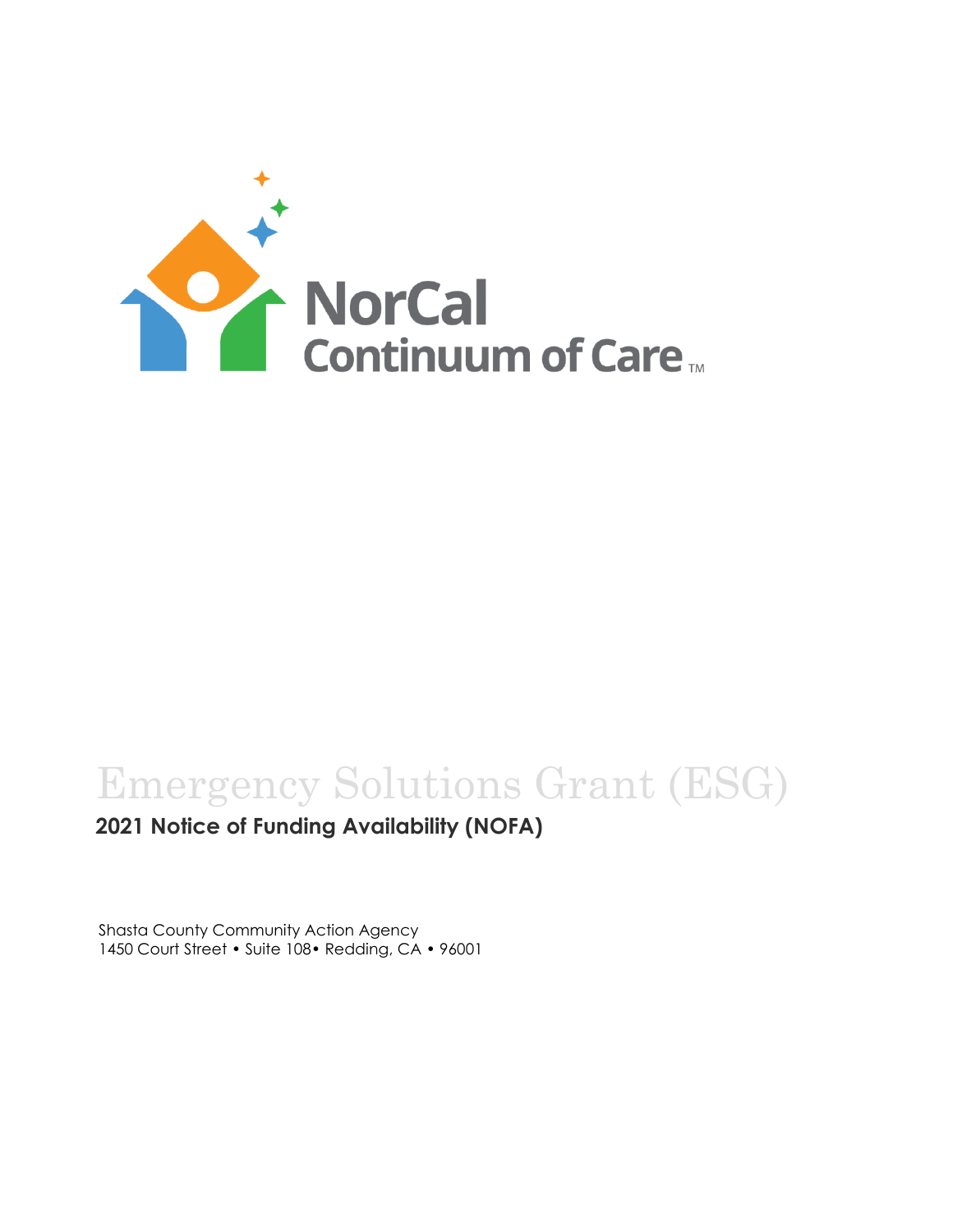## **Table of Contents**

| General Provisions and Conditions if awarded ESG funding by HCD through the NOFA Application Process 6 |  |
|--------------------------------------------------------------------------------------------------------|--|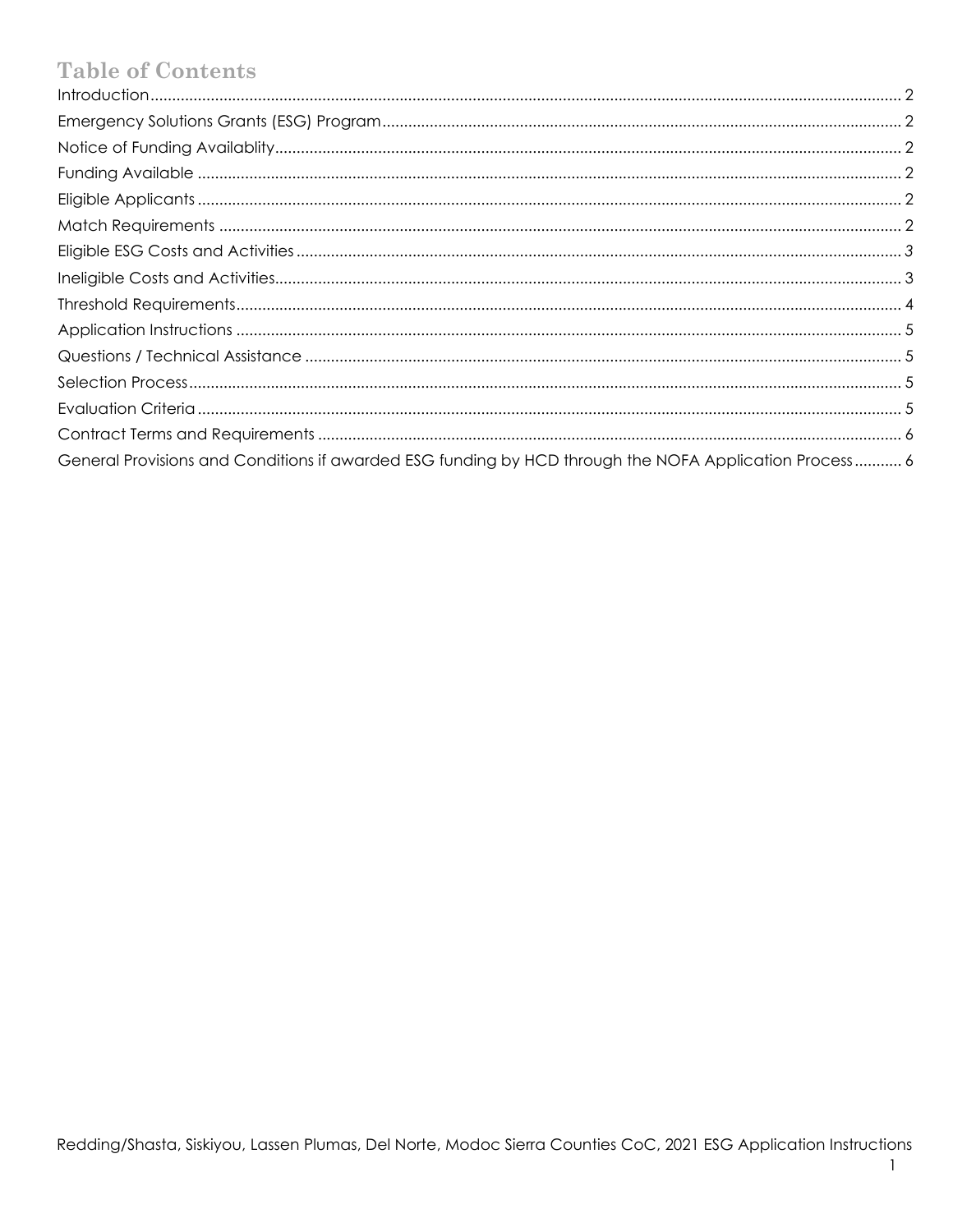## NorCal CoC ESG Application Instructions

2021

### <span id="page-2-0"></span>Introduction

This Notice of Funding Availability (NOFA) announces the availability of funding for the 2021 Emergency Solutions Grant Program (ESG). The ESG Program is funded and regulated at the federal level by the U.S. Department of Housing and Urban Development (HUD) and administered by the California Department of Housing and Community Development (HCD).

### <span id="page-2-1"></span>Emergency Solutions Grants (ESG) Program

The regulations implementing the ESG Program are located in Subtitle B of the Stewart B. McKinney Homeless Assistance Act as amended by the Homeless Emergency Assistance and Rapid Transition to Housing Act of 2009 (HEARTH Act). The HEARTH Act changed the name of the Emergency Shelter Grant to the Emergency Solutions Grant, focuses the funding on initiatives that assist to prevent and end homelessness, and increases funding allocated to entitlement jurisdictions.

### Notice of Funding Availability

The Shasta County Housing & Community Action Agency, lead agency for the Nor Cal Continuum of Care (CoC) invites applications from qualified entities to apply for funding under this NOFA. The primary objective of this NOFA is to fund programs that provide rapid re-housing to homeless individuals and families.

### <span id="page-2-2"></span>Funding Available

The NorCal CoC is part of the Northern California Balance of State funding allocation which serves areas that do not contain a city or county that are an ESG "Entitlement" Program jurisdiction. As part of the Balance of State funding allocation, the NorCal CoC receives a California allocation and a Federal allocation that make up our ESG non-competitive allocation of \$125,594; Rapid Re-Housing \$113,035 and the Homeless Information Management System (HMIS) \$12,559.

This NOFA is only the first step in the process of obtaining ESG funding and is not, on its own, a sufficient basis for an award of funds. Selected providers/agencies are required to submit timely, completed application, including all required attachments, and supporting documents, in compliance with ESG federal and state Regulations and Program Guidelines.

This NOFA is for a retroactive funding request for programs April 1, 2022 to August 31, 2023 for households at-risk to homelessness or homeless individuals and families that are designed to prevent or end homelessness.

### <span id="page-2-3"></span>Eligible Applicants

Applicants may be public agencies or non-profit agencies that provide direct services to homeless persons or persons at-risk of becoming homeless. In addition, to be eligible to receive federal funds, applicants must be registered under the System of Awards (SAM). Visit www.sam.gov for more information.

### <span id="page-2-4"></span>Match Requirements

ESG service providers must match ESG funds a minimum of 100% from non-ESG sources. Please note that funds used to match a previous ESG activity may not be used to match a subsequent grant award. Your agency or organization is required to indicate funds to be used as match in its application.

Matching contributions may be obtained from any source, including any federal source other than the ESG program, as well as state, local, and private sources. However, the following requirements apply to matching contributions from a federal source of funds:

1. Laws governing any funds to be used as matching contributions do not prohibit those funds from being used to match ESG funds.

Redding/Shasta, Siskiyou, Lassen Plumas, Del Norte, Modoc Sierra Counties CoC, 2021 ESG Application Instructions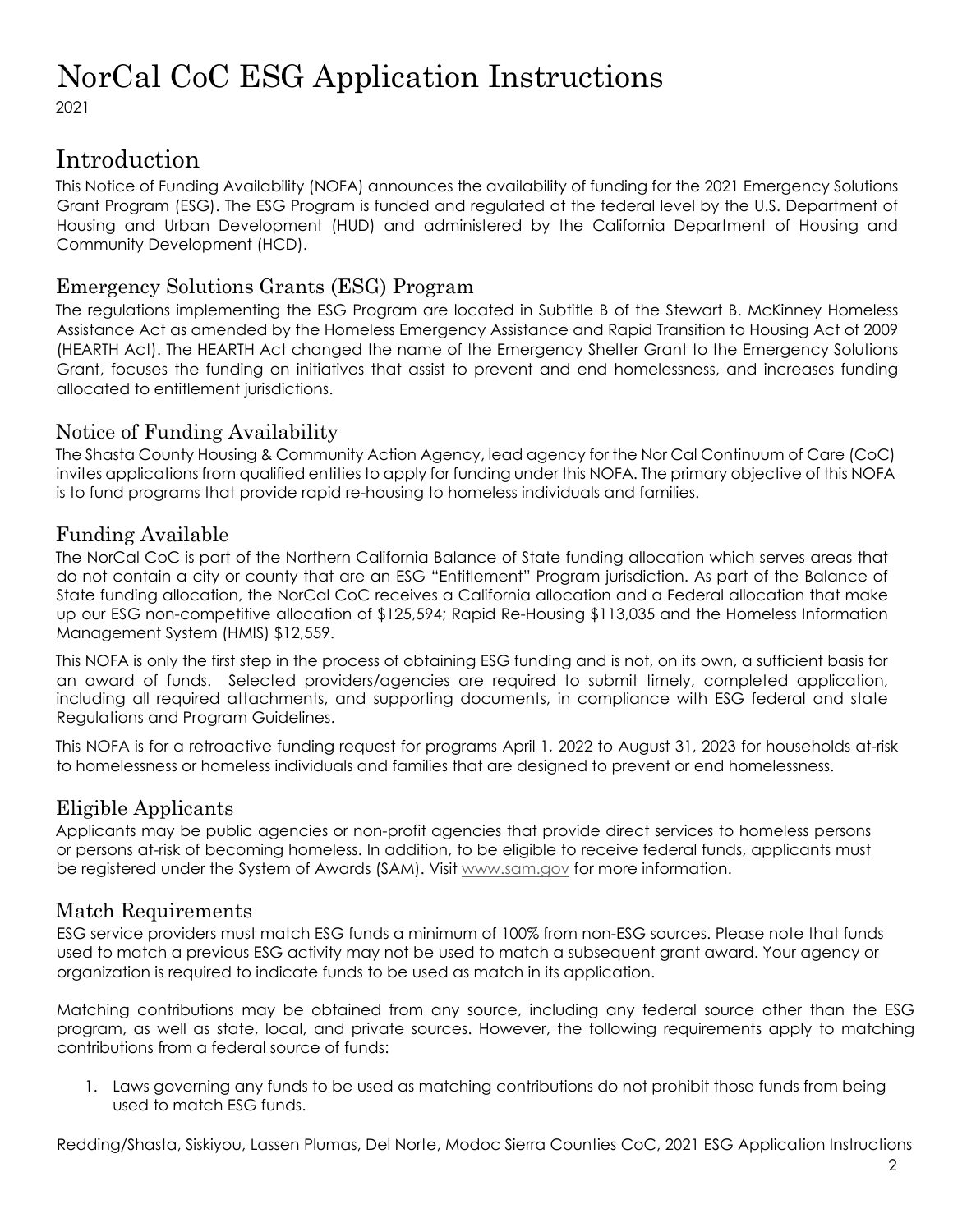2. If ESG funds are used to satisfy the matching requirements of another federal program, then funding from that program may not be used to satisfy the matching requirements as described in 24 CFR Part 576.201.

### Eligible ESG Costs and Activities

The following are eligible activities that can be funded through our RFP:

### <span id="page-3-0"></span>**Rapid Re-housing (RR)**

Funds can be used for individuals or families defined as homeless. Eligible activities include:

- **Provision of rental assistance** to provide short-term or medium-term housing to families or individuals to move as quickly as possible into permanent housing and achieve housing stability. Participants must meet the homeless criteria in 24 CFR part 576.2. (Maximum of 24 months in a 3-year period).
- **Housing relocation or stabilization services** for homeless individuals or families, including housing search, mediation or outreach to property owners, legal services, credit repair, providing security or utility deposits, utility payments, rental assistance for a final month at a location, assistance with moving costs, or other activities that are effective at stabilizing individuals and families in their current housing or quickly moving such individuals and families to other permanent housing.
- Rapid Re-housing may be requested as a stand-alone activity or applicants may request up to 10 percent of the Rapid Re-housing funding for Street Outreach and 10 percent of Rapid Re-housing funding for Homelessness Prevention.

All Rapid Re-Housing activities must meet all the HUD requirements specified at 24 CFR Part 576.104,

24 CFR Part 576.105, and 24 CFR Part 576.106, including, but not limited to, requirements for:

- Eligible program participants;
- Eligible costs, including financial assistance costs and services costs;
- Maximum amounts and periods of assistance;
- Use with other subsidies:
- Limitations on maximum rent levels;
- Rental assistance agreement with owner;
- Lease agreement between owner and participant; and
- Condition of housing where assistance is provided.

### **Homeless Management Information System (HMIS)**

ESG funds may be used for HMIS activities associated with contributing data derived from ESG-funded programs. As defined in state regulations, HMIS includes the use of a comparable database as permitted by HUD. In no event can costs exceed 10 percent of the total amount requested per applicant. HMIS activities must comply with HUD's standards on participation, data collection, and reporting. See 24 CFR Part 576.107 for a complete list of eligible HMIS costs.

### <span id="page-3-1"></span>Ineligible Costs and Activities

ESG funds shall not be used for costs associated with activities in violation of any law or for any activities referenced as ineligible in 25 CCR 8408. The Department reserves the right to request additional information and clarification to determine the reasonableness and eligibility of all costs to be paid with funds made available by this Agreement. If Contractor or its funded subrecipients use ESG funds for the costs of ineligible activities, Contractor shall be required to reimburse these funds to the Department and shall be prohibited from applying to the Department for subsequent ESG funds until the Department is fully reimbursed.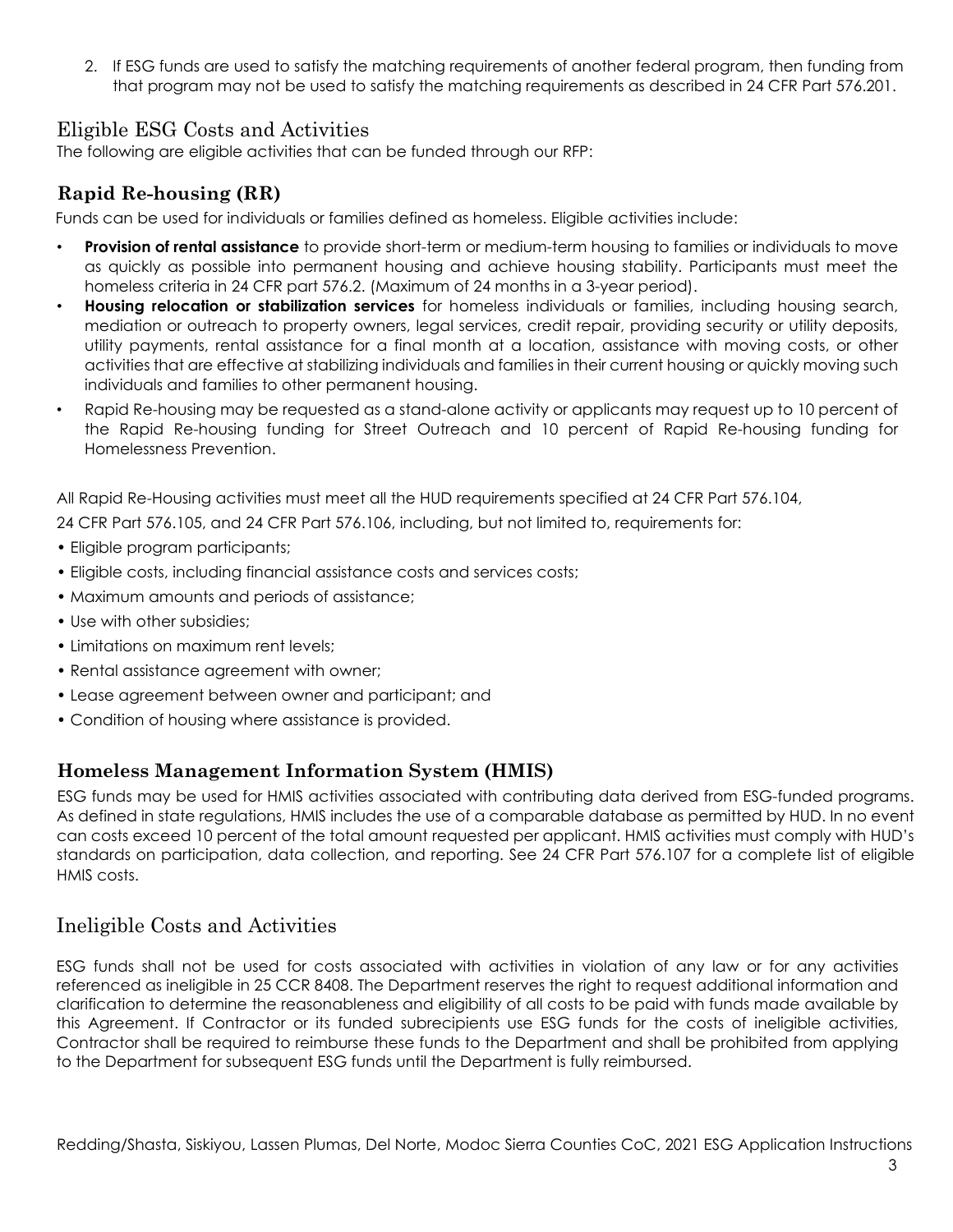The general rule is that any cost or activity that is not authorized under the federal ESG regulations is ineligible to be assisted with ESG funds. In accordance with the U. S. Department of HUD Rule on Faith-Based Organizations (Faith-Based Initiative), September 30, 2003 (24 CFR Part 92 et al):

Religious organizations may receive ESG funds only if they agree to provide all eligible Activities under this program in a manner that is in accordance with 24 CFR Part 576.406.

*Faith-Based organizations are able to compete for federal grants for social service programs without having to completely separate their religious tone and mission from the services that they provide. A social service program includes services that:* 

- *1. Reduce poverty*
- *2. Improve opportunities for low-income children/youth/families*
- *3. Revitalize low-income communities*
- *4. Empower low-income families and individuals to become self-sufficient*
- *5. Help people who are in need.*

Faith-based organizations are eligible to receive HUD funding on an equal footing with any other organization. *Federal funds are not to be used to support inherently religious activities such as worship, religious instruction, or proselytization. Refer to 24 CFR Part 576.406 for additional details.*

### <span id="page-4-0"></span>Threshold Requirements

All applicants **must meet** the local and HUD defined threshold requirements as detailed below. If an applicant does not demonstrate that the project meets these threshold requirements, the applicant will be advised that its application will not be considered for funding.

- 1. The applicant must be a public agency or private nonprofit agency, authority or organization, requesting ESG funds to undertake homeless prevention and/or rapid re-housing activities for assistance of homeless persons as defined in Section 103 (a) of the McKinney-Vento Act as amended by HEARTH; or persons at risk of homelessness as defined in Section 401(1) of the same Act and having income at or below 30% of Area Median Income.
- 2. The costs and activities for which funding is being requested must be eligible.
- 3. All applicants' projects are required to demonstrate evidence of direct collaboration with other agencies. See **Attachment A** for the Form.
- 4. All applicants must obtain a HMIS/CE Participation Certification signed by the NorCal CoC HMIS Administrator showing active participation **and utilization** in HMIS in calendar year 2021. See **Attachment B** for the Form.
- 5. All applicants must obtain a Point In Time Certification signed by the CoC Local PIT Committee Chair. See **Attachment C** for the Form.
- 6. All Applicants must have a CoC Local Advisory Board Approval certification, certifying the agency is an active member of the local CoC advisory board. See **Attachment D** for the Form.
- 7. Participating County CoC Contract of Participation agreement must be in good standing with the Shasta County Housing & Community Action Agency; the contract must be fully executed and paid.
- 8. ESG funds require a 100% match in cash or in-kind services. The applicant must demonstrate the ability to match funds awarded under this RFP with an equal amount of other funds. In calculating the amount of supplemental funds provided, a proposer may include the value of any donated material or building, the value of any lease on a building, any salary paid to staff to carry out the program, and the value of the time and services contributed by volunteers to carry out the program of the recipient at a rate determined by HUD.
- 9. All eligible activities must be provided in a manner consistent with the Housing First practices described in California Code of Regulations, title 25, section 8409, subdivision (b)(1)-(6). Under the Housing First model, services offered are as needed and requested on a voluntary basis and that do not make housing contingent on participation in services. Agencies must certify they utilize Housing First practices. See **Attachment E** for the Form.

Redding/Shasta, Siskiyou, Lassen Plumas, Del Norte, Modoc Sierra Counties CoC, 2021 ESG Application Instructions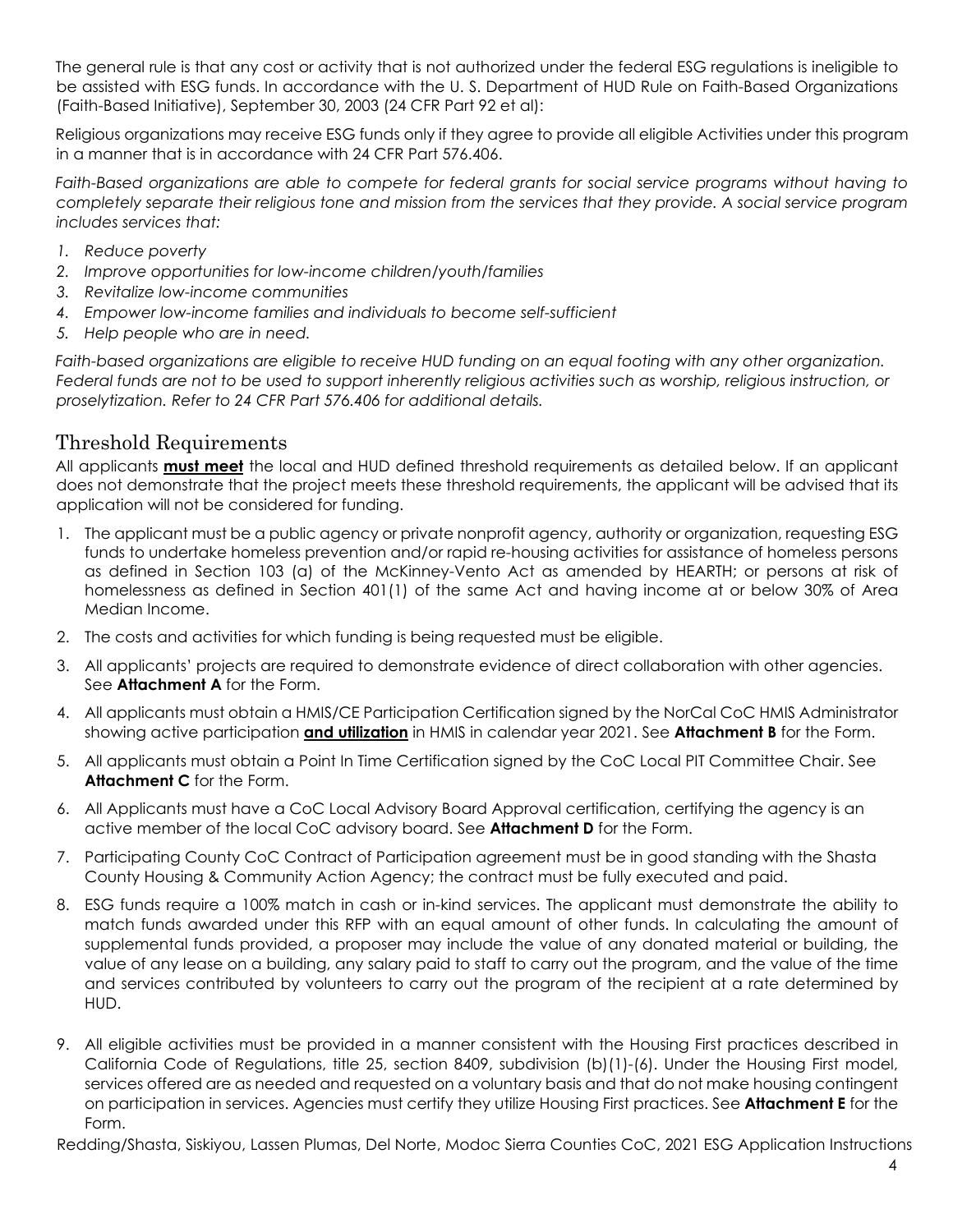- 10. All agencies receiving funds awarded through ESG, must use the NorCal CoC Homeless Management Information System (HMIS) to record client level data. In addition, the NorCal CoC Coordinated Entry System must be used to identify potential clients using VI-SPDAT scoring and collaboration with other entities within the county of operation.
- 11. Applicants must be registered under the System of Awards (SAM). Visit www.sam.gov for more information. Proof of registration must be included with the application.

### Application Instructions

All applicants must submit one (1) electronic copy via email **or** (1) hardcopy version in person at 1450 Court St. Suite 108, Redding, CA 96001 completed RFP Application and the attachments by **4:00 P.M. on 5/13/2022 to**:

Shasta County Housing & Community Action Agency, NorCal CoC Lead Agency Hollie Zander 1450 Court Street Suite 108 Redding, CA 96001 hjzander@co.shasta.ca.us

All supporting documents must be included in the submissions. Incomplete applications will not be considered for funding.

#### <span id="page-5-0"></span>Questions / Technical Assistance

The CoC Lead Agency is available to answer any questions and provide technical assistance to any organization wishing to submit an application. Questions regarding this NOFA should be directed only to the person(s) designated below.

Shasta County Housing & Community Action Agency, NorCal CoC Lead Agency Hollie Zander T (530) 245-6438 E hjzander@co.shasta.ca.us

#### <span id="page-5-1"></span>Selection Process

The Lead Agency will screen all applications to determine that the applicant(s) has met threshold requirements. If the remaining applications are oversubscribed, then an evaluation panel comprised of no less than three (3) NorCal Continuum of Care Executive Board Members will review and evaluate each application that is deemed eligible and complete. Each application will be evaluated on its own merits. Ineligible and incomplete applications will not be considered. Funding recommendations will be reviewed, and award notifications will be issued by 6/30/2022.

### <span id="page-5-2"></span>Evaluation Criteria

The evaluation panel will score applications based on a weighted scale of 100 points and the following criteria:

| <b>Evaluation Criteria</b>                  | <b>Available Points</b> |
|---------------------------------------------|-------------------------|
| Threshold requirements                      | Pass / fail             |
| Applicant Experience                        | 20 pts                  |
| Need for Funds                              | 20 pts                  |
| <b>Impact and Effectiveness</b>             | 30 pts                  |
| Program Financing and Budget (Attachment A) | 30 pts                  |
| <b>Maximum Points Available</b>             | 100 pts                 |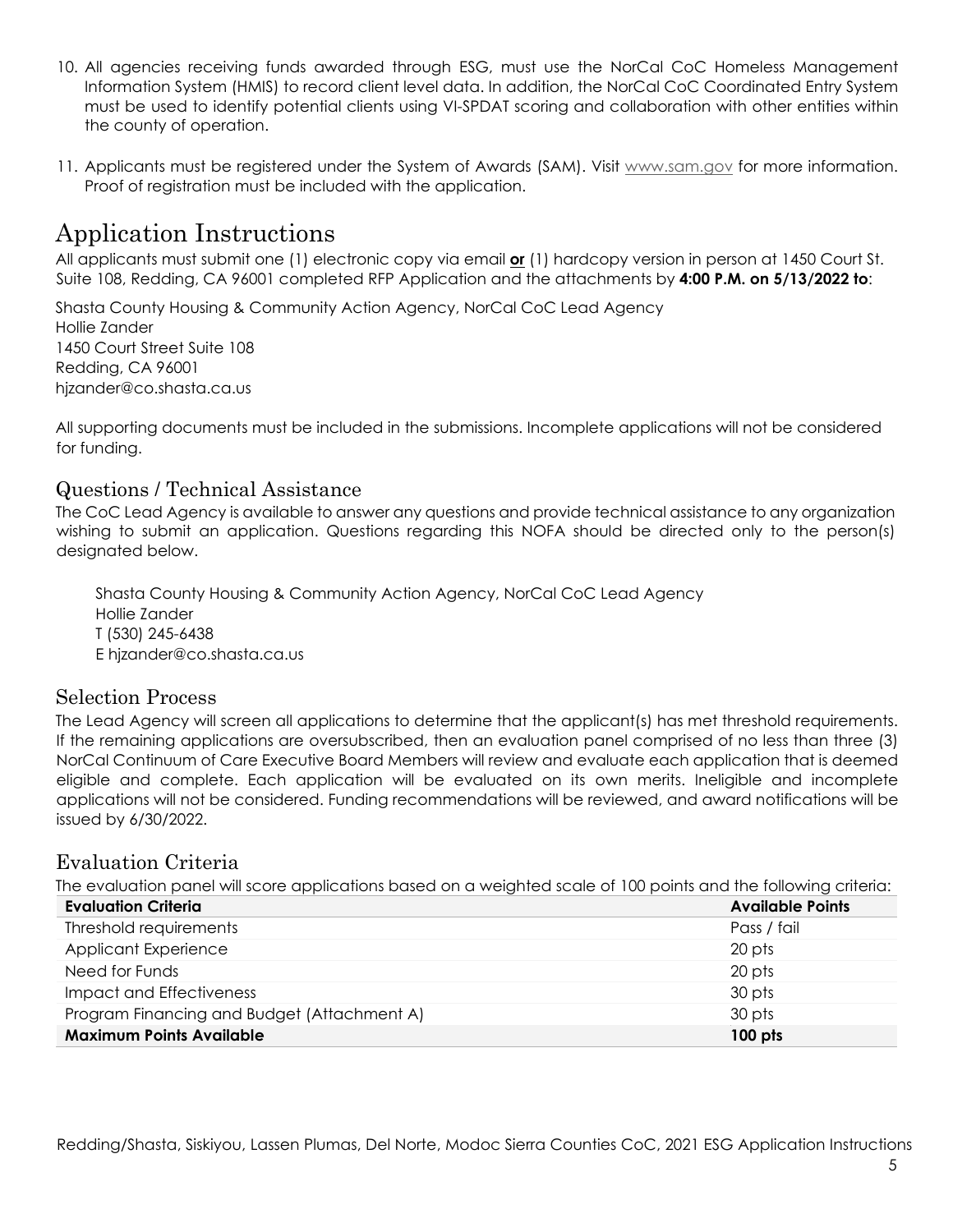### Contract Terms and Requirements

- A. **Potential Documentation**. If your application is selected you should anticipate having to provide, or document, the following:
	- 1. **Cost Allocation Plan:** A document identifying how your agency is accumulating and distributing allowable direct and/or indirect costs, and the allocation method used.
	- 2. **Scope of Service:** This item provides an overview of the program services as described in the application, goals and objectives, and specific services (i.e., working hours, location of services, numbers to be served).
	- 3. **Performance and Activity Schedule:** The projected time per quarter for performance of major activities by expected goals.
	- 4. **Performance Assessment:** The following items will be utilized to assess project performance and evaluate the outcomes/impacts of ESG funded activities: project description and expected outcomes.
	- 5. **Budget:** Provide ESG detailed Expenses Report on a quarterly basis.

### <span id="page-6-0"></span>General Provisions and Conditions if awarded ESG funding by the Shasta County Housing & Community Action Agency through the NOFA Application Process

#### **A. Pre-Contractual Expenses**

Pre-contractual expenses are defined as any expenses incurred by the applicant(s) in: (1) preparing its application in response to this NOFA; (2) submitting that application to Shasta County Housing & Community Action Agency; or (3) engaging in any other activity prior to the effective date of award, if any, and of a contract resulting from this ESG NOFA process. Shasta County Housing & Community Action Agency shall not, under any circumstances, be liable for any pre-contractual expenses incurred by the application(s), and applicants(s) shall not include any such expenses as part of their budget.

#### **B. No Commitment to Award**

Issuance of this NOFA does not commit Shasta County Housing & Community Action Agency to award a contract. The Shasta County Housing & Community Action Agency expressly reserves the right to postpone application opening for its own convenience, to accept or reject any or all application received in response to this NOFA, to negotiate with more than one application concurrently, or to cancel all or any part of this NOFA.

#### **C. Equal Opportunity Contracting Policy**

The Shasta County Housing & Community Action Agency is committed to a policy of Equal Opportunity. Qualified firms including small businesses and businesses owned by women, minorities and disabled persons are encouraged to submit applications. Applicant expressly agree to comply with HCD's ordinances and regulations regarding Equal Opportunity Employment.

#### **D. Certificate of Insurance**

Proof of insurance is required to be submitted to Shasta County Housing & Community Action Agency as a component of Special Conditions, if awarded funding.

#### **E. Standard Terms and Conditions**

Prior to the award of any work hereunder, Shasta County Housing & Community Action Agency and Applicant shall enter into a written Grantee Agreement, if awarded funding.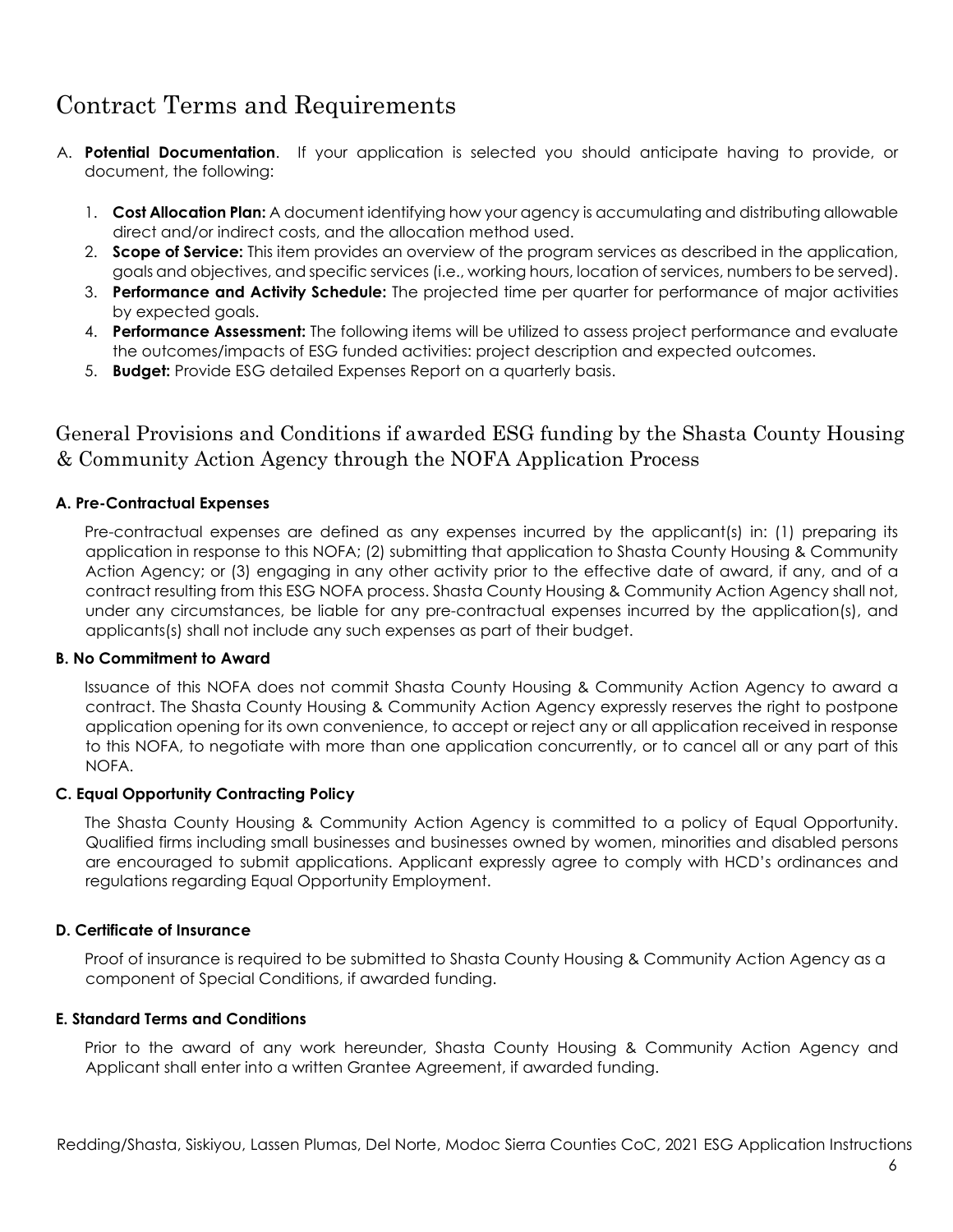#### **F. Instructions and Questions**

Questions regarding this NOFA should be directed only to the person(s) designated below.

Shasta County Housing & Community Action Agency, NorCal CoC Lead Agency Hollie Zander, Program Manager

**T** (530) 245-6438 **E** hjzander @co.shasta.ca.us

#### **G. Proof of Authority**

If the applicant is a non-profit organization or a corporation, **formal proof of the authority of the officer signing the application to bind the corporation must be submitted with said application.**

#### **H. Withdrawal of Application**

Any applicant may withdraw its application by written request at any time following the submission deadline.

#### **I. Firm Commitment of Availability of Service**

Once an application is opened, the applicant is expected to maintain an availability of service as set forth in its application.

#### **J. Reservations**

The Shasta County Housing & Community Action Agency reserves the right to reject any or all applications and any item or items therein, and to waive any non-conformity of applications with this NOFA, whether of a technical or substantive nature, as the interest of the CoC may require.

#### **K. Notice of Funding Availability (NOFA) not Contractual**

Nothing contained in this NOFA shall create any contractual relationship between the applicant and Shasta County Housing & Community Action Agency. Shasta County Housing & Community Action Agency accepts no financial responsibility for costs incurred by any applicant regarding this NOFA.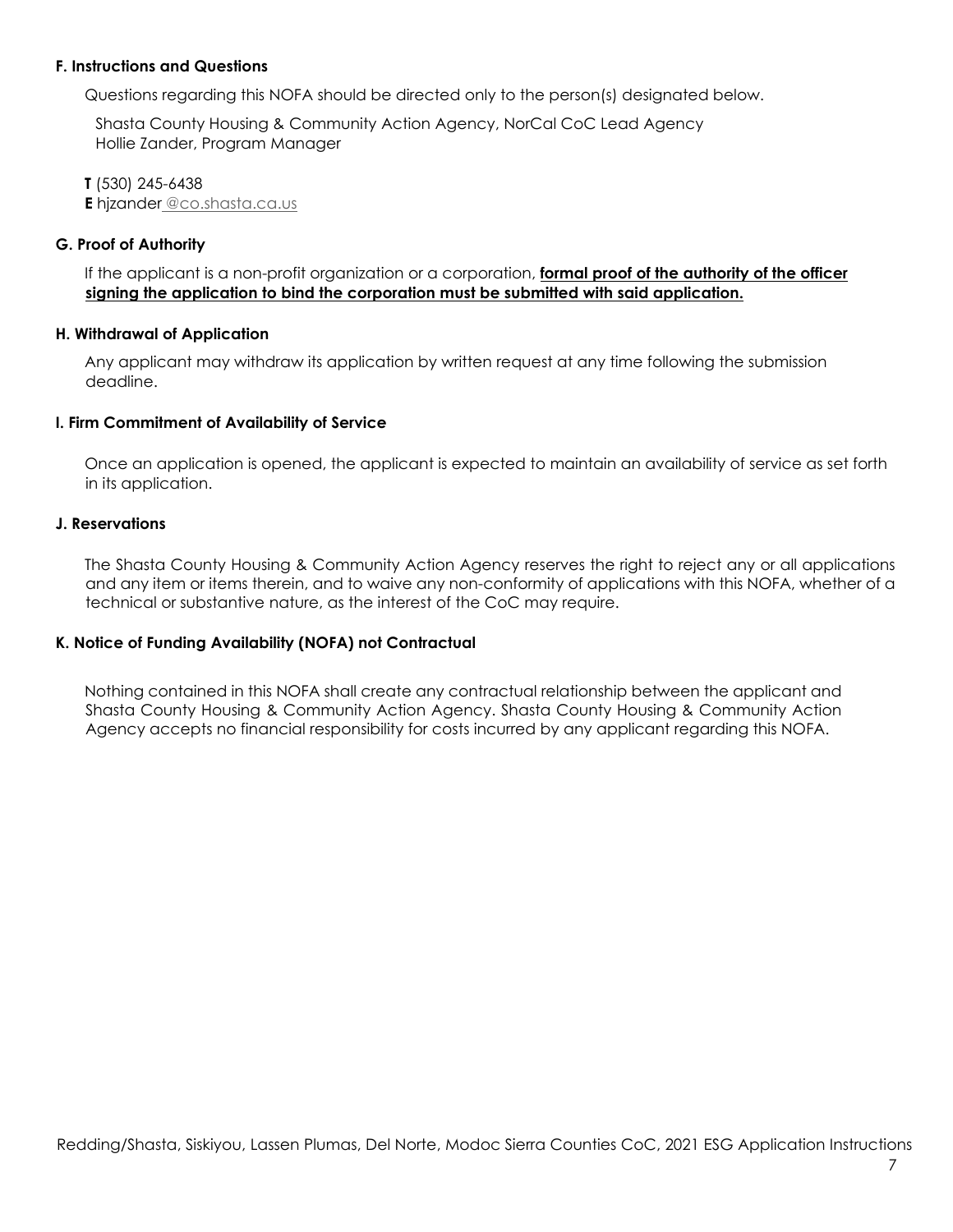### **Emergency Solution Grant (ESG) Funds**

#### **I. Summary**

**A. Agency Information**

|                                                                                            | Agency Legal Name:      |                     |
|--------------------------------------------------------------------------------------------|-------------------------|---------------------|
|                                                                                            | Agency Address:         |                     |
|                                                                                            | <b>Primary Contact:</b> | Title:              |
|                                                                                            | Telephone Number:       | Email Address:      |
|                                                                                            | Tax Identification #:   | <b>DUNS Number:</b> |
|                                                                                            | Preparer Name:          | Title:              |
| <b>Project Component</b><br>В.                                                             |                         |                     |
| Check the ESG eligible component that this project will address:                           |                         |                     |
| <b>Homeless Prevention</b><br><b>Street Outreach</b><br>Rapid Rehousing                    |                         |                     |
| Homeless Management Information System                                                     |                         |                     |
| Is the Target Population for this project categorized as homeless youth (Youth-Set Aside)? |                         |                     |
|                                                                                            | Yes<br>No               |                     |

#### **C. Gap Assessment**

Describe the gaps between your current housing or homeless resources, and your current housing or homeless population needs. Describe how you identified these gaps. Please include how your project will address the identified gaps.

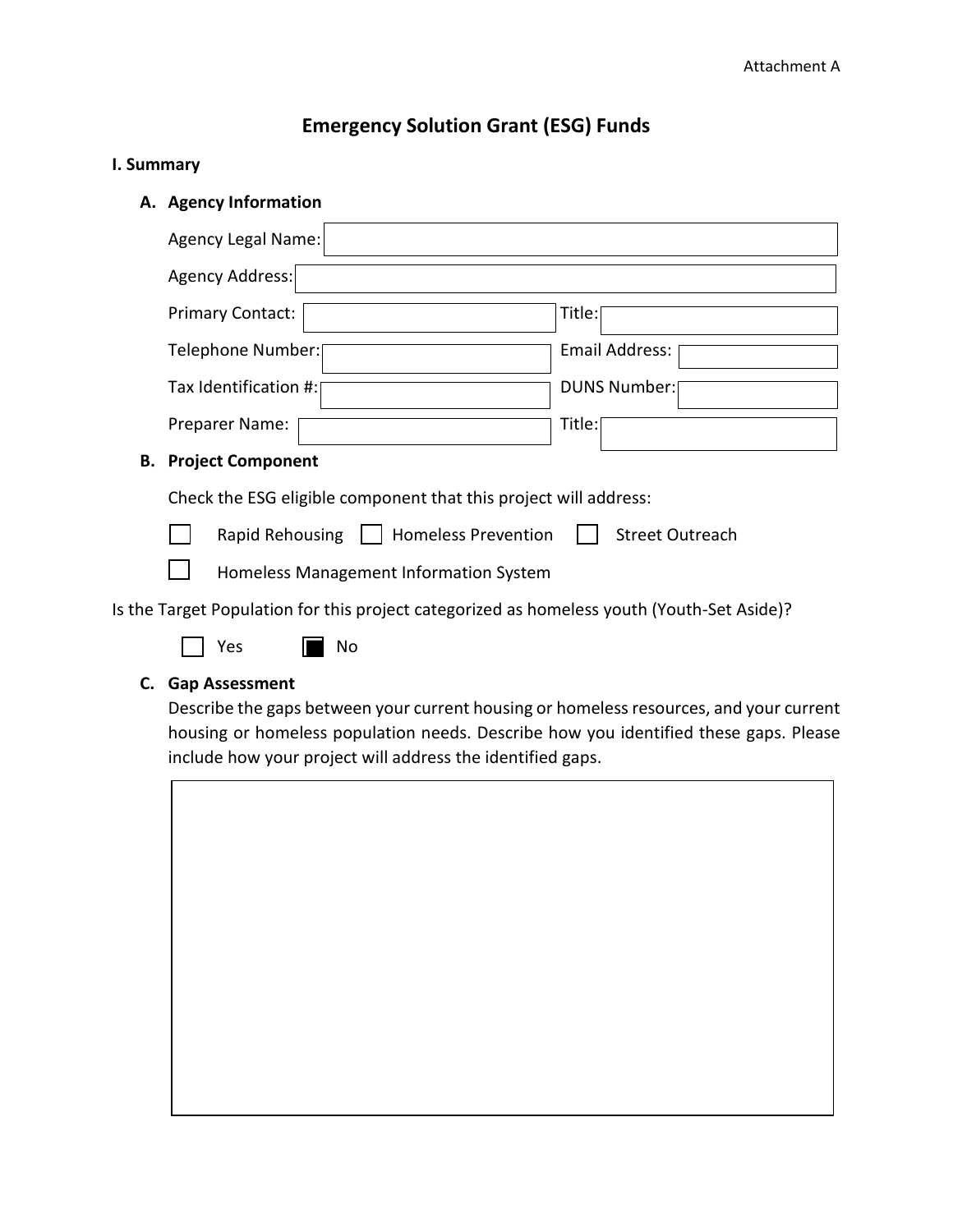#### **D. Project Summary**

#### **E. Collaborative Partnerships**

Describe how your agency will collaborate with other agencies in the scope of this project. Please include how your agency is involved in efforts to create sustainable housing solutions for people experiencing homelessness or at risk of homelessness.

#### **II. Project Detail**

#### **A. Project Design**

Describe the project design *(limit to 250 words)*: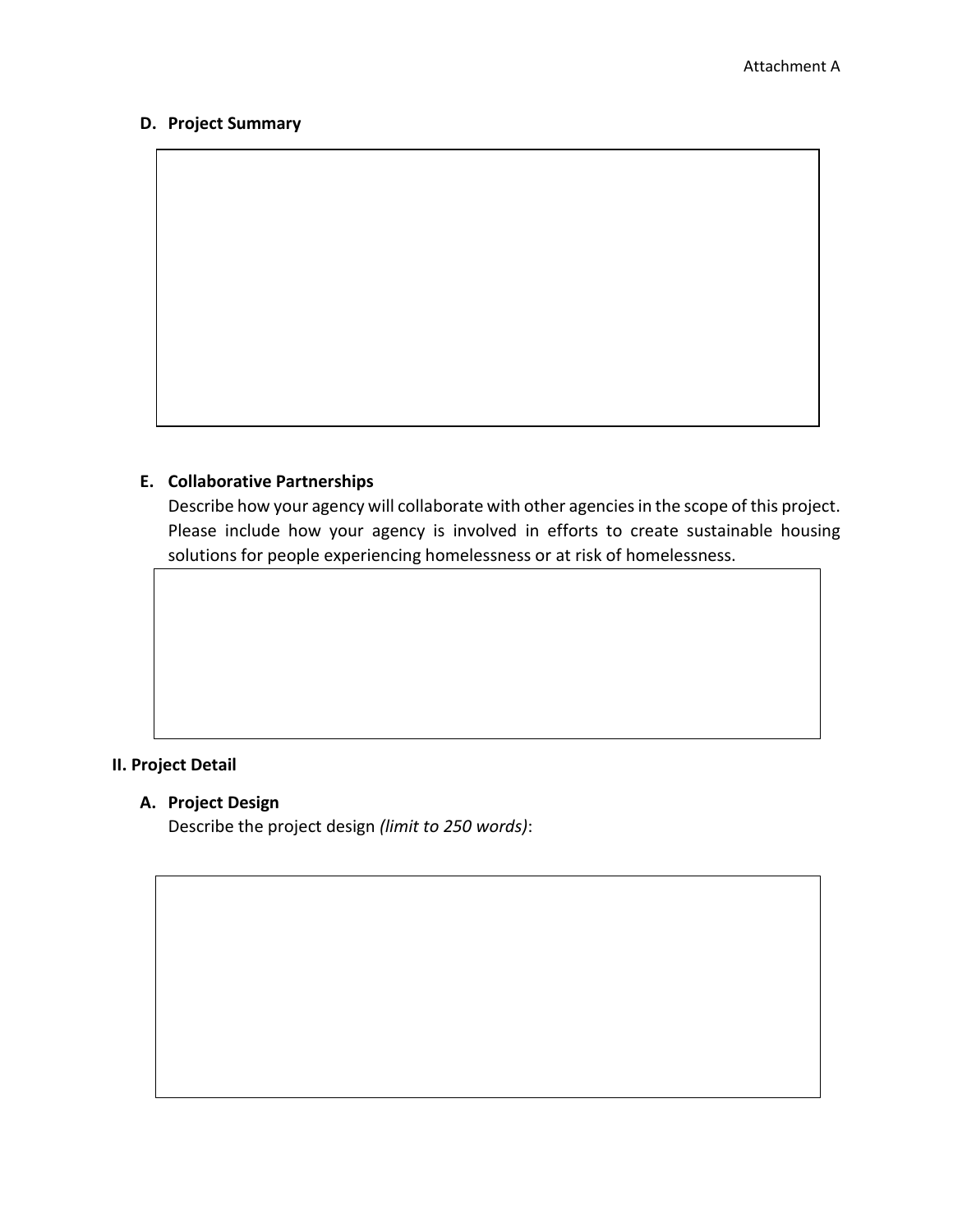#### **B. Project History**

Has this project been funded by HCD before?  $\Box$  Yes  $\Box$  No If so, when?  $\Box$ 

#### **C. Use of Evidence Based Practices**

Describe your agency's use of evidence-based practices for this project *(limit to 250 words)*:

#### **D. Compliance with Housing First**

Briefly describe the project will comply with the core components of Housing First as defined in Welfare and Institutions Code 8255(b) *(limit to 250 words)*: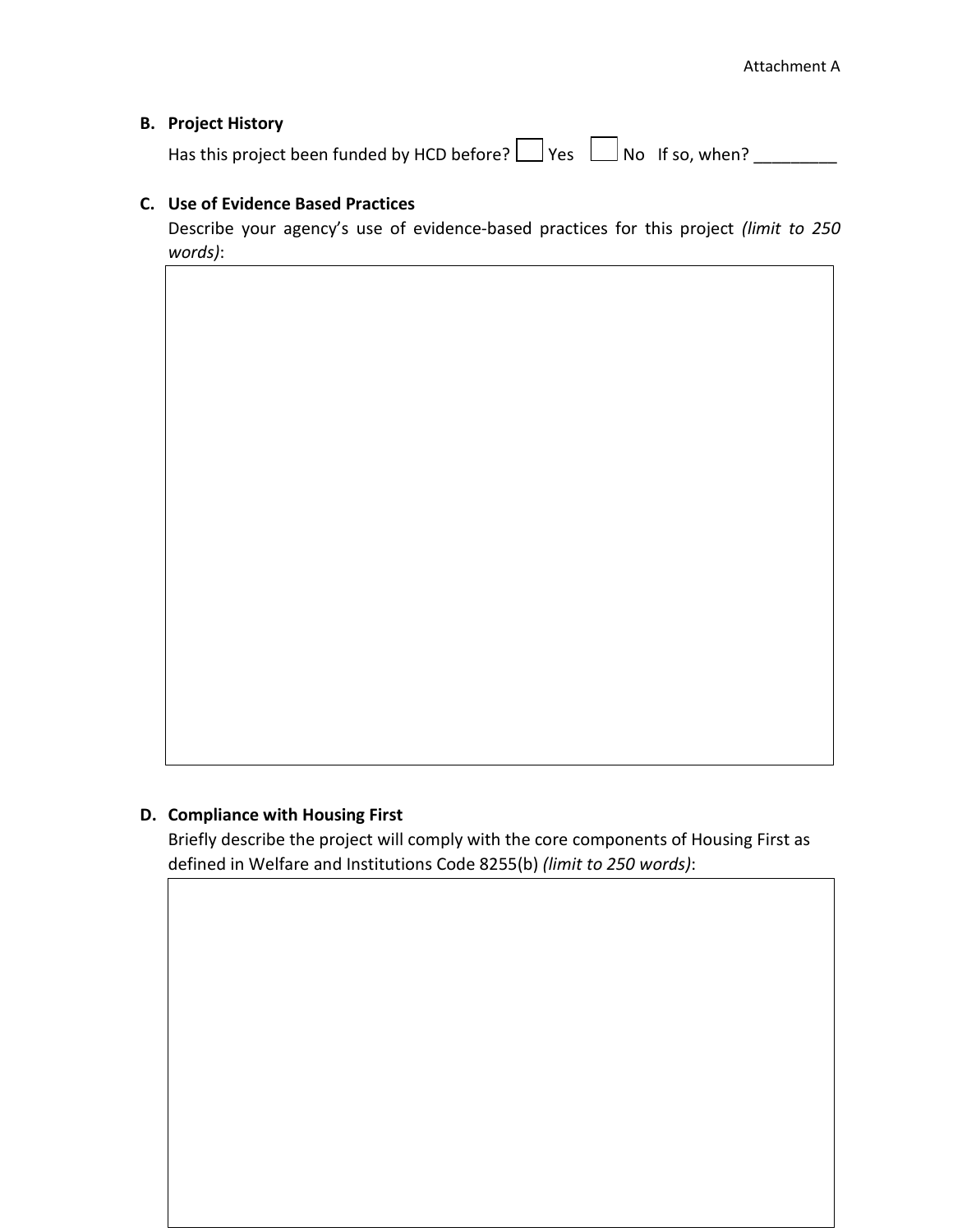#### **E. Resources Addressing Homelessness**

Briefly describe your agency's existing programs and resources used to address homelessness.

#### **III. PARTICIPATION INFORMATION**

#### **A. Household Served**

Number of Unduplicated Households projected to be served by the project during the grant period of approximately April 1, 2022 to August 31, 2023.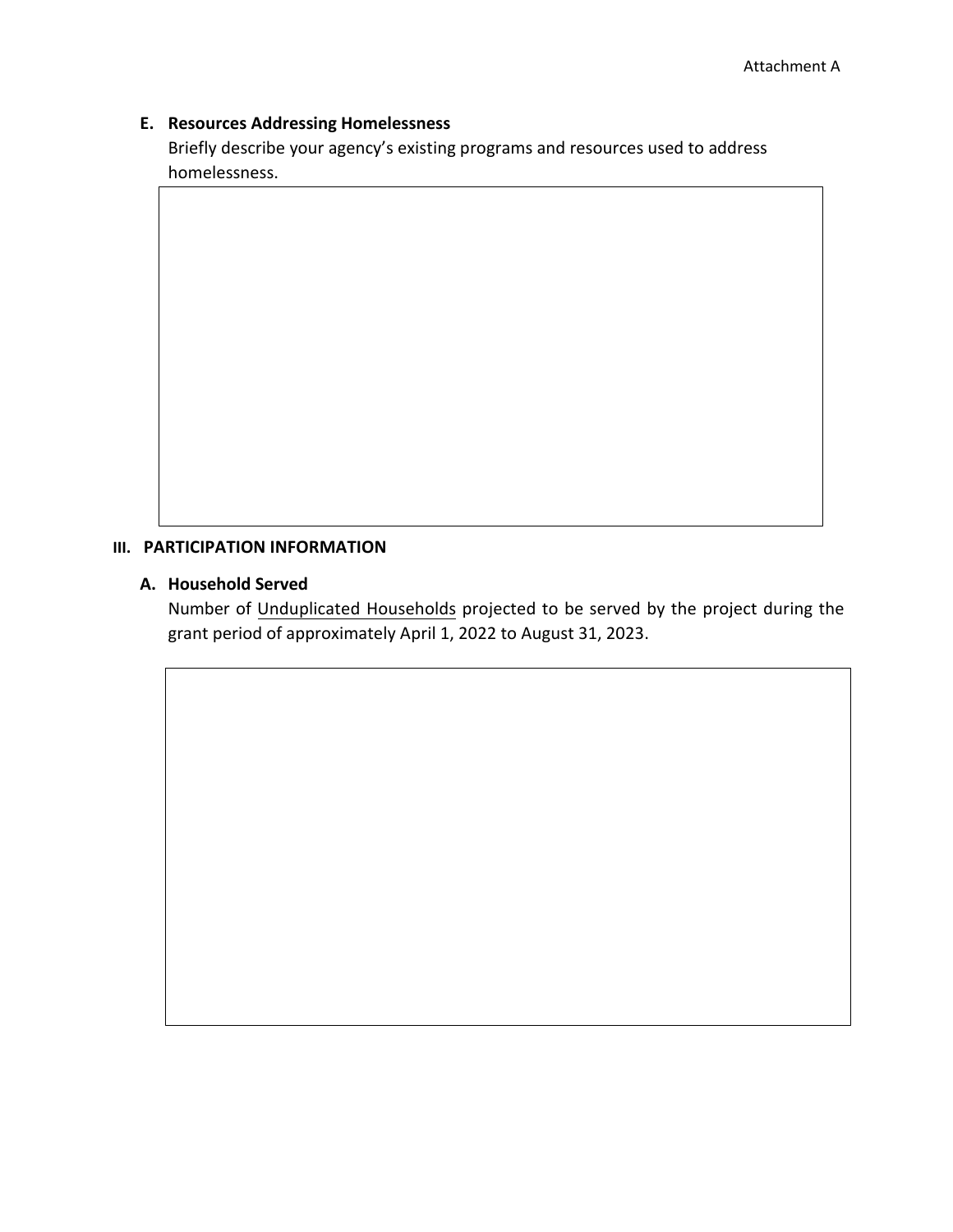#### **IV. Project Budget**

| <b>Eligible Use Category</b>                            | <b>Amount for the Term</b><br>of the agreement | <b>Funding Amount to meet Funding Match</b><br>100% Match requirement Source |  |
|---------------------------------------------------------|------------------------------------------------|------------------------------------------------------------------------------|--|
| <b>Rapid Rehousing</b>                                  |                                                |                                                                              |  |
| <b>Street Outreach</b>                                  |                                                |                                                                              |  |
| <b>Homelessness Prevention</b>                          |                                                |                                                                              |  |
| <b>Homeless Management</b><br><b>Information System</b> |                                                |                                                                              |  |

#### **V. CERTIFICATION**

I certify that:

- 1. To the best of my knowledge and belief, that information in this application is true and correct.
- 2. The undersigned is an authorized certifying official of the organization here represented and is authorized to submit this application on their behalf.
- 3. The organization responsible for carrying out the project activities under this proposal will comply with all applicable local and federal laws and regulations.

#### Organization Name: \_\_\_\_\_\_\_\_\_\_\_\_\_\_\_\_\_\_\_\_\_\_\_\_\_\_\_\_\_\_\_\_\_\_\_\_\_\_\_\_\_\_\_\_\_\_\_\_\_\_\_\_\_\_\_\_\_\_\_\_

| Date: |  |
|-------|--|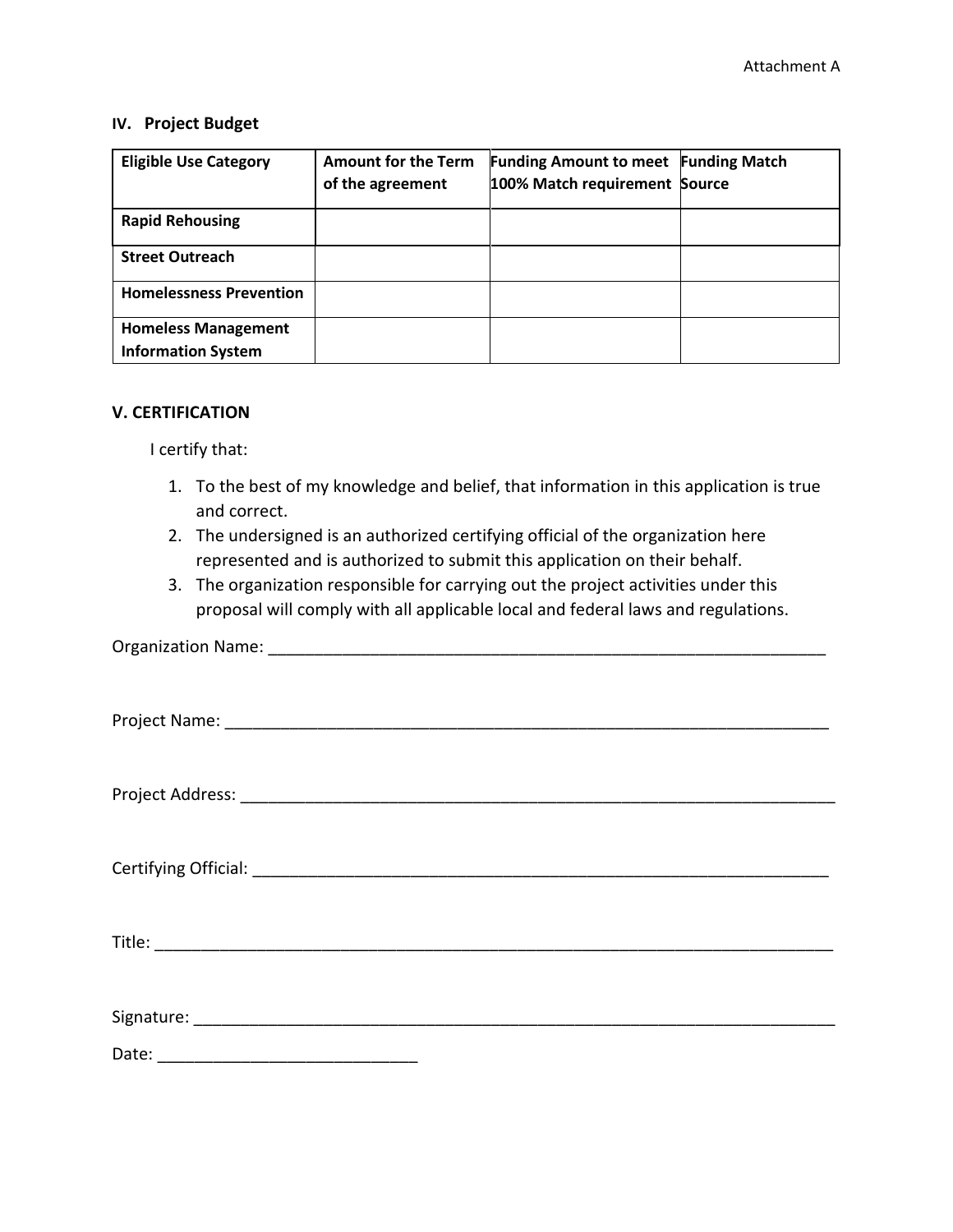Attachment B



*HMIS/CE Database Certificate*

Agency Name:

Agency Entering Data (if different from Agency/Applicant):

To complete the Project Level Performance the Applicant is required to provide supporting documentation for the outcome data using HMIS. The report to be attached with this form is the CoC APR. The data provided must be reported out of an HMIS or a comparable database if the Applicant is a Victim Service Provider or Legal Assistance provider. Attach the CoC APR Report for the most recent 12 months.

If you should have questions about retrieving the reports, please reach out to the HMIS system administrator hmis@co.shasta.ca.us.

|                                                                                | HMIS/CE | Or | Comparable |
|--------------------------------------------------------------------------------|---------|----|------------|
|                                                                                | Data    |    | Database   |
| Total # of Individuals served                                                  |         |    |            |
| Total # of Individual Leavers who exited to a<br>permanent housing destination |         |    |            |
| Total # of Individual Leavers who exited any<br>destination                    |         |    |            |

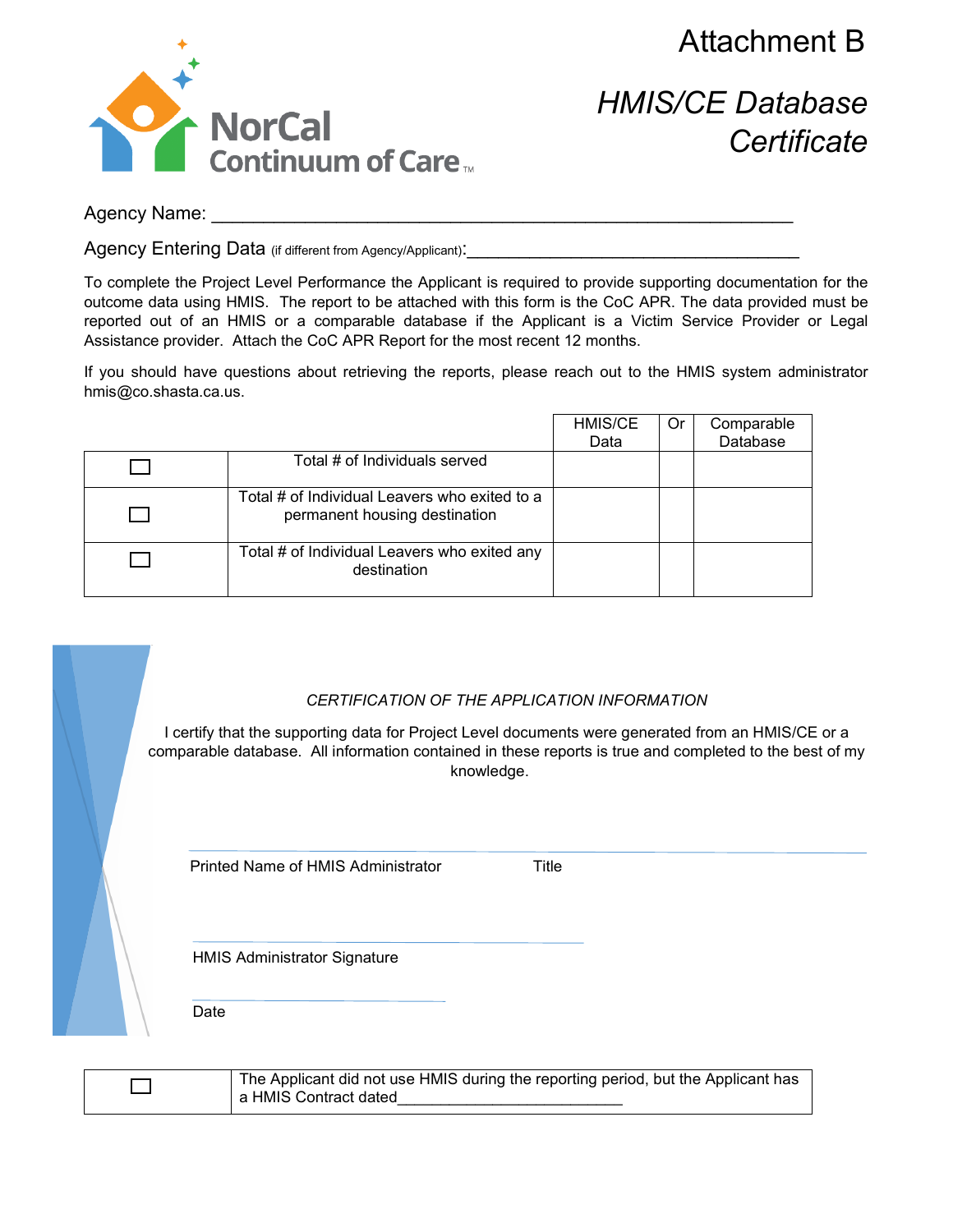

### Certification of Point In Time Participation

I, \_\_\_\_\_\_\_\_\_\_\_\_\_\_\_\_\_\_\_\_\_\_\_\_\_\_\_\_\_\_\_\_\_\_, certify that staff from \_\_\_\_\_\_\_\_\_\_\_\_\_\_\_\_\_\_participated in the Point In Time Count by performing one or more of the below listed activities within our community:

- $\Box$ Surveyed persons using the paper survey forms.
- $\Box$ Coordinated the Point In Time Count in our County.
- $\Box$ Assisted the coordinator within the County.
- $\Box$ Other:\_\_\_\_\_\_\_\_\_\_\_\_\_\_\_\_\_\_\_\_\_\_\_\_\_\_\_\_\_\_\_\_\_\_\_\_\_\_\_\_\_\_\_\_\_\_\_\_\_\_\_\_\_

Dated:  $\Box$ 

Printed Name County PIT Committee Chair

\_\_\_\_\_\_\_\_\_\_\_\_\_\_\_\_\_\_\_\_\_\_\_\_\_\_\_\_\_\_\_\_\_

Signature of County PIT Committee Chair

\_\_\_\_\_\_\_\_\_\_\_\_\_\_\_\_\_\_\_\_\_\_\_\_\_\_\_\_\_\_\_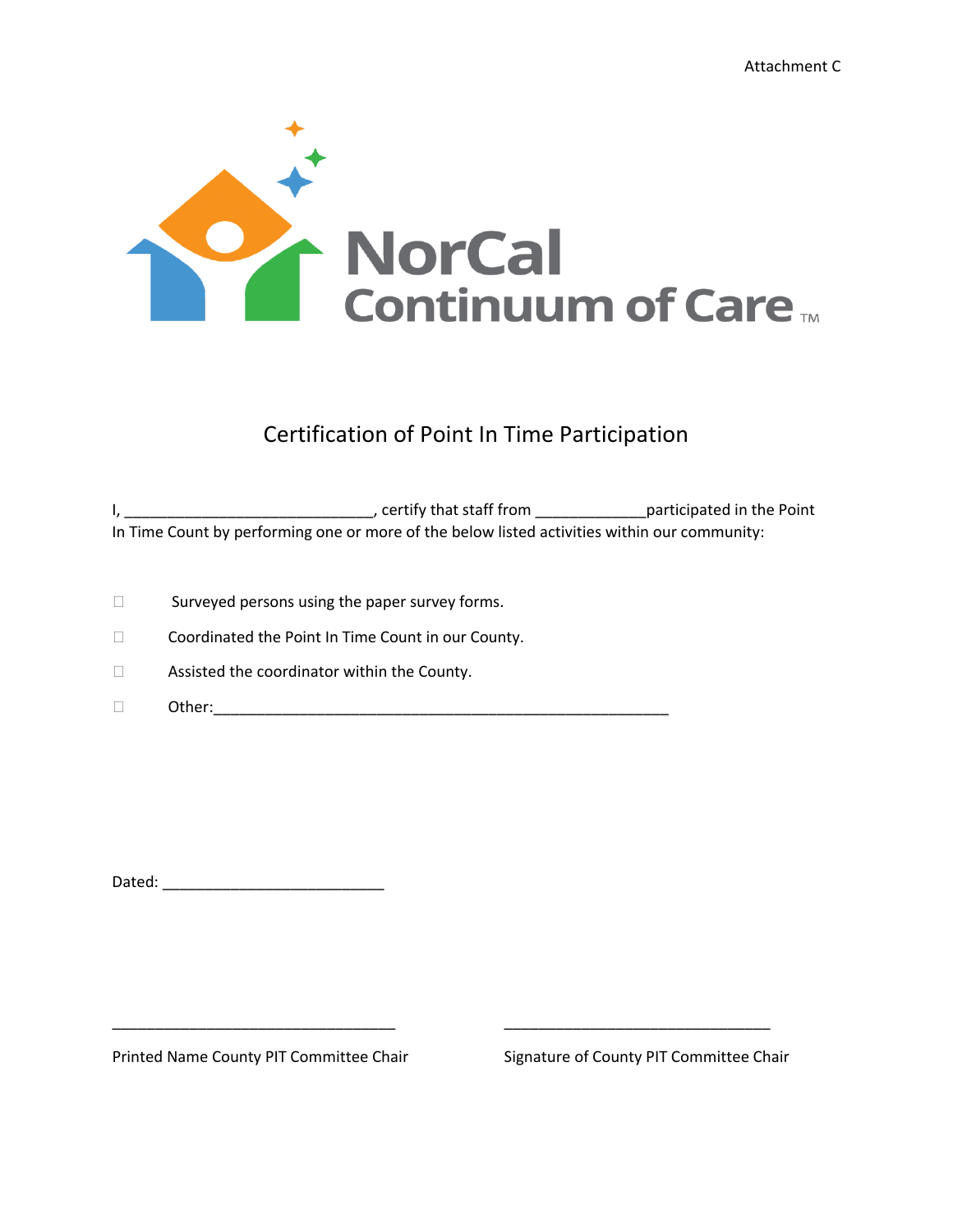

By signing below, the Local Advisory Board certifies that \_\_\_\_\_\_\_\_ is recommended to apply for the Emergency Solution Grant 2021 funds to operate \_\_\_\_\_\_\_\_\_\_\_\_\_\_\_\_\_\_\_\_\_\_\_\_\_\_\_\_\_\_\_\_\_\_\_ within the County of \_\_\_\_\_\_\_\_\_\_\_\_\_\_\_\_\_\_.

\_\_\_\_\_\_\_\_\_\_\_\_\_\_\_\_\_\_\_\_\_\_\_\_\_\_\_\_\_\_\_\_\_\_ \_\_\_\_\_\_\_\_\_\_\_\_\_\_\_\_\_\_\_\_\_\_\_\_\_\_\_\_\_\_\_\_

Dated: \_\_\_\_\_\_\_\_\_\_\_\_\_\_\_\_\_\_\_\_\_\_\_\_\_\_

Printed Name of Advisory Board Chair **Standard Chair** Signature